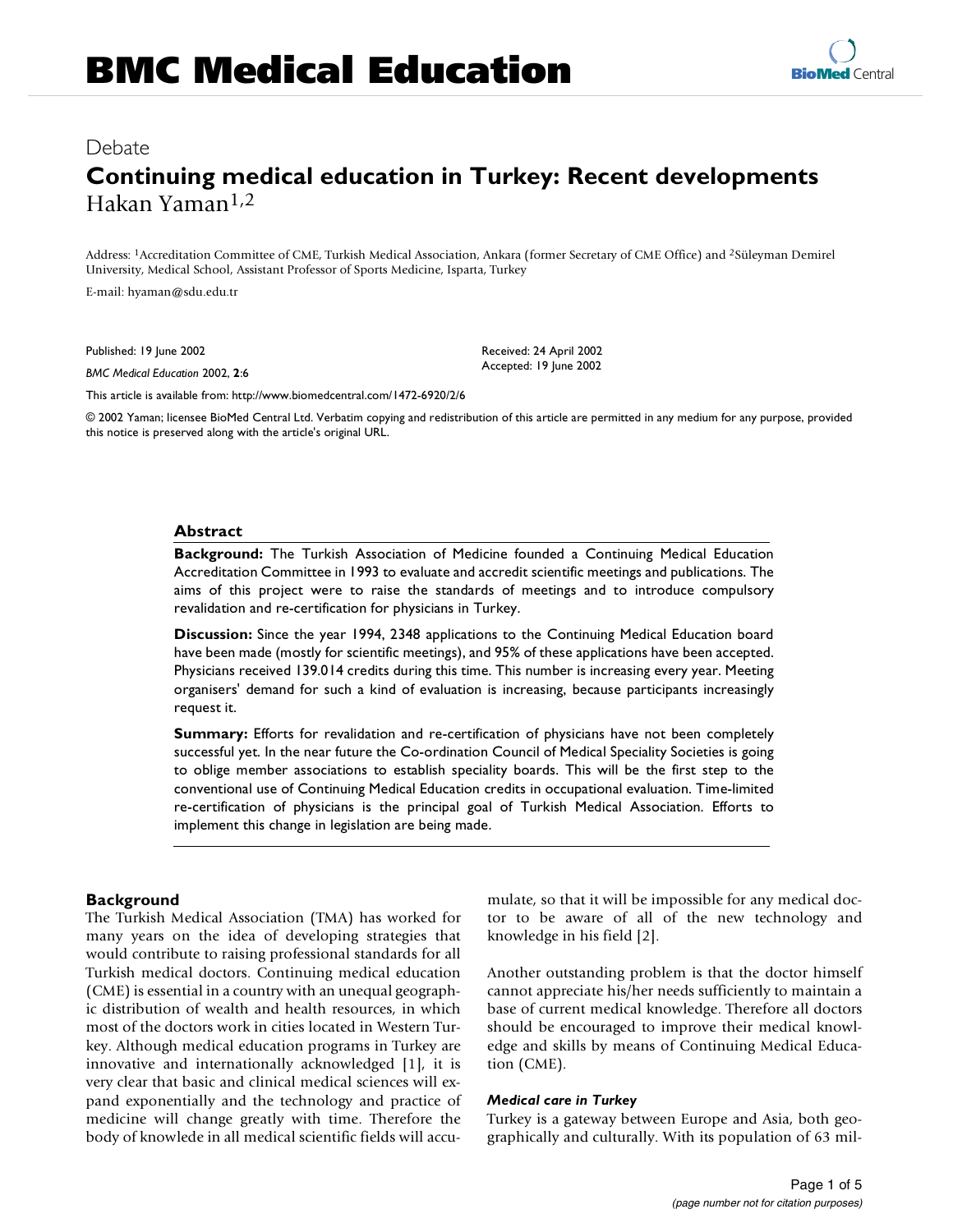lion [3], Turkey shows features of health problems typical of many other developing countries. Rural exodus is the major reason of urban population increase, now up to 65% of the population [4].

The health indicators in Turkey are not satisfactory, given its level of socio-economic development. Life expectancy at birth is 69 years (1998) [3], infant mortality rate is 43 per 1000 in 1998 and under-5-year mortality rate is 52 per 1000 (1998). Maternal mortality rate is about 130/ 100000 (years 1980–98) [3].

31,000 medical students are presently attending 41 state and 6 private universities. At the present time, the number of new graduates is around 4,600 per annum [5]. Thus, a common idea prevails that there are too many doctors graduating from medical school, and medical unemployment is just around the corner. The Turkish Medical Association called for an urgent reduction of graduates to 2,500 in a speech at the 8th 5-year development plan government meeting, but no significant reduction of medical education quotas has been achieved yet [6].

Most health care services are provided by the Ministry of Health. Workers and their families' health are covered by the Social Insurance System, and the Medical Schools provide superior and sophisticated medical care. Funding of health care is again largely governmental.

According to Ministry of Health records, 77,000 doctors are employed in governmental and private institutions. 34,000 of these physicians are specialised in a medical field and 43,000 are general medical officers (medical school graduates with no residency training) and residents in postgraduate training [3].

## *Description of the CME Accreditation Committee (CMEAC)*

The Turkish Association of Medicine (TMA) founded a CMEAC in 1993 to evaluate and accredit scientific meetings and publications. The aims of this project were to raise the standards of meetings and to introduce compulsory revalidation and re-certification for physicians in Turkey. Although providers of CME activities do not need any approval from the CMEAC, increasingly doctors' expectations of CMEAC-accredited scientific activities forces providers to apply for evaluation. If they meet the prescribed standards, their activities are approved. Prescribed conditions of the Turkish CMEAC are applications for accreditation at least one month ago, meeting scientific criteria (should be activities like congress, symposium, seminars, workshop, courses etc. and organising person or president of the activity must be an recognised academician with reputation), and payment of accreditatiton fee (the value is as high as the fee for participation for this activity).

Pharmaceutical industry is not allowed to apply for accreditation of their activities. Applicants receive one CME credit point for each formal or active lecture hour. In addition, each practical session hour is awarded one credit. Furthermore, three Turkish medical journals are accredited and in future even lecturers are going to be evaluated by the CMEAC. Doctors attending these approved CME activities or filling out journals' multiple choice tests are awarded with CME credits, and these are registered with the CMEAC.

The CMEAC consists of 9 members, with representatives from the TMA (3 members), medical schools (2 members), Ministry of Health (2 members) and Societies of Medical Specialists (2 members). This committee meets at least once every three months and decides on approval or otherwise of applications. This program is implemented through the TMA's central office in Ankara.

## *Resources*

CME providers have to pay the amount of one participation fee to the committee for being evaluated. Doctors attending these CME activities pay a fee and thus directly support their CME activities. However, the industry supports the majority of the activities, too. Activities performed by local branches of the TMA and free CME activities are accredited without any evaluation fee. Payments are made to the TMA. The human resources required by the accreditation program are the members of the Committee, one assistant (junior physician), and one secretary. Only the secretary is paid. The TMA uses its administrative organisation for the financial administration of the CMEAC.

## *Outcomes of CME accreditation programme*

## *Acceptability of the CME accreditation programme*

Although CME providers are not obliged to apply for accreditation by CMEAC the number of applications is rising steadily (Table 1). Efforts of organisers to improve the quality and attractiveness of CME activities, and the increasing demand of physicians to gain CME credit points might be the reasons.

Approximately 95% of applications have been accredited to date. A decline of refusals can be seen from 1994 to 2000. Applicants might have become familiar with application rules in this period. Since direct applications from the pharmacological industry are not accredited for ethical reasons, their applications have also been decreasing during the last few years.

## *Distribution of applying institutions*

Most of the CME activities have been organised by academic institutions, like medical schools and state teaching hospitals (40.6%). The efforts of the TMA to make accred-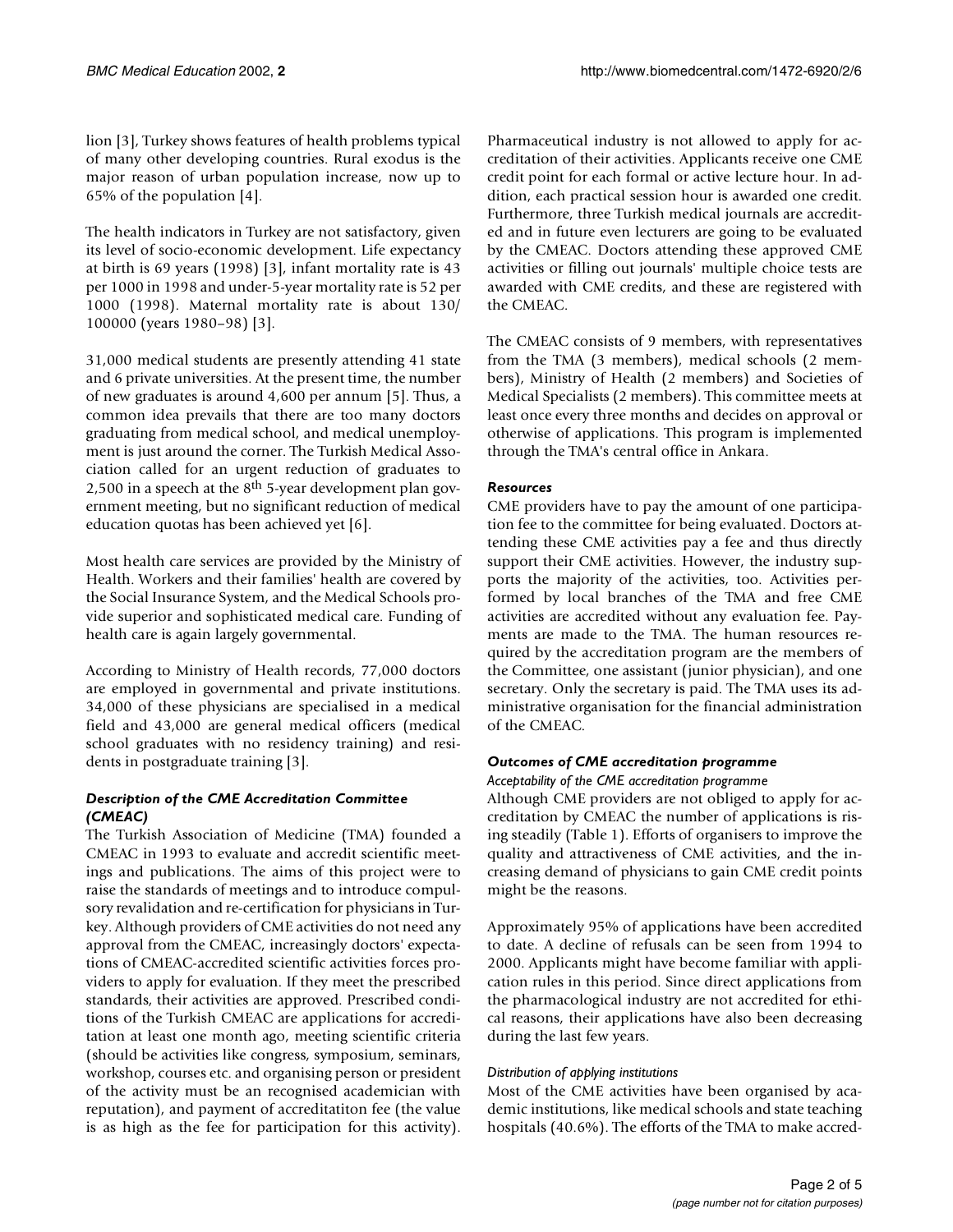| Year | Applica-<br>tion | Accepted |      | Distribution of CME Providers                    |      |                          |      |                |      |        |      | Audience                 |      |                 |      |      |      |
|------|------------------|----------|------|--------------------------------------------------|------|--------------------------|------|----------------|------|--------|------|--------------------------|------|-----------------|------|------|------|
|      |                  | n        | %    | <b>Universities</b><br>and Teaching<br>Hospitals |      | <b>Medical Societies</b> |      | <b>TMA</b>     |      | Others |      | Medical Special-<br>ists |      | Primary<br>Care |      | Both |      |
|      | Total (n)        |          |      | n                                                | %    | n                        | %    | n.             | %    | n      | %    | n                        | %    | n               | %    | n    | %    |
| 1994 | 28               | 24       | 86.7 | 5.                                               | 20.8 | 8                        | 33.3 | $\overline{0}$ | 41.7 |        | 4.2  | 9                        | 37.5 | 7               | 29.2 | 8    | 33.3 |
| 1995 | 136              | 113      | 83.1 | 57                                               | 50.4 | 39                       | 34.5 | 12             | 10.6 | 5.     | 4.5  | 61                       | 54.0 | 9               | 7.9  | 43   | 38.1 |
| 1996 | 255              | 253      | 99.2 | 2                                                | 47.8 | 58                       | 22.9 | 51             | 20.2 | 23     | 9.1  | 136                      | 53.8 | 44              | 17.4 | 73   | 28.8 |
| 1997 | 429              | 421      | 98.I | 151                                              | 35.9 | 85                       | 20.2 | 140            | 33.3 | 53     | 10.6 | 205                      | 48.7 | 72              | 17.1 | 144  | 34.2 |
| 1998 | 469              | 469      | 100  | 216                                              | 46.1 | 83                       | 17.7 | 137            | 29.2 | 33     | 7    | 219                      | 46.7 | 81              | 17.3 | 169  | 36   |
| 1999 | 500              | 493      | 98.6 | 193                                              | 39.2 | 122                      | 24.8 | 145            | 29.4 | 33     | 6.6  | 231                      | 46.9 | 92              | 18.7 | 170  | 34.4 |
| 2000 | 53 I             | 529      | 99.6 | 234                                              | 44.2 | 129                      | 24.4 | 124            | 23.4 | 42     | 8    | 260                      | 49.2 | 73              | 13.8 | 196  | 37   |

#### **Table 1: Results of applications for Accreditation 1994–2000**

itation by CMEAC popular can be seen especially in the first year. An increasing trend for applications to the CMEAC can also be seen in the societies of medical specialities and other organisations like private institutes, private hospitals, laboratories etc (Table 1).

#### *Distribution of audiences*

Excluding the first year the ratios of both audiences (medical specialists and primary care physicians) seem grossly unchanged. Nevertheless a slight increase in the activities of medical specialists can be observed (Table 1). Organisation of sophisticated, specific and technological activities for special groups, which has emerged in recent years, might have changed the ratio in favour of the medical specialists. More and more providers try to provide activities for larger audience groups of with a broad spectrum of topics and subjects, so as to attract both specialists and primary care physicians.

#### **Discussion**

The medical profession has a duty to produce the best possible medical care for citizens. Clinicians should be up-to-date and provide the best possible care. In order to uphold higher standards, doctors should continue to learn throughout their working lives. Therefore the value of doctors participating in CME activities and receiving credits for them is universally accepted and non-controversial [7]. Although relative weak effect of formal planned CME on physician performance has been demonstrated [8], the ultimate effect of formal CME activities on physician performance must be understood in type of the delivered CME method. New evidence suggests activities with active learning opportunity, learning delivered in

a longitudinal or sequenced manner, and the provision of enabling methods. It is also stated, that didactic CME modality has little or no role to play [9]. Therefore, new efforts are being made to integrate active learning sessions into their scientific activities by providers to enhance effectiveness of CME. Time will show their effect on medical care.

Although there is a wide variation across systems for CME in different countries, there are some similar features, including that one hour educational activity is awarded with one credit, and the types of educational activities. These educational activities can be divided into external activities (courses, seminars, meetings etc.), internal activities (case conferences, practice based activities, journal clubs etc.) and enduring materials (journals, CD ROM, web based materials) [10]. A survey of 18 European countries (Austria, Belgium, Denmark, Finland, France, Germany, Greece, Iceland, Ireland, Italy, United Kingdom, Luxembourg, the Netherlands, Norway, Portugal, Spain, Sweden, and Switzerland) revealed that CME is voluntary in 12 countries, and obligatory in 17 countries; that the responsible organisation is mostly the medical profession  $(n = 13)$ ; that 9 countries use credit based CME activities, that in no countries examinations are performed; that only in one country CME is used for re-certification purposes. No European country has followed the re-certification model of the United States of America (USA) [11]. The Canadian CME system encourages physicians to manage their own CME by attending a competence programme. They are required to report on their CME activities in a five-year cycle. Fellows are required to earn 400 credits during this period. Credit is mostly based on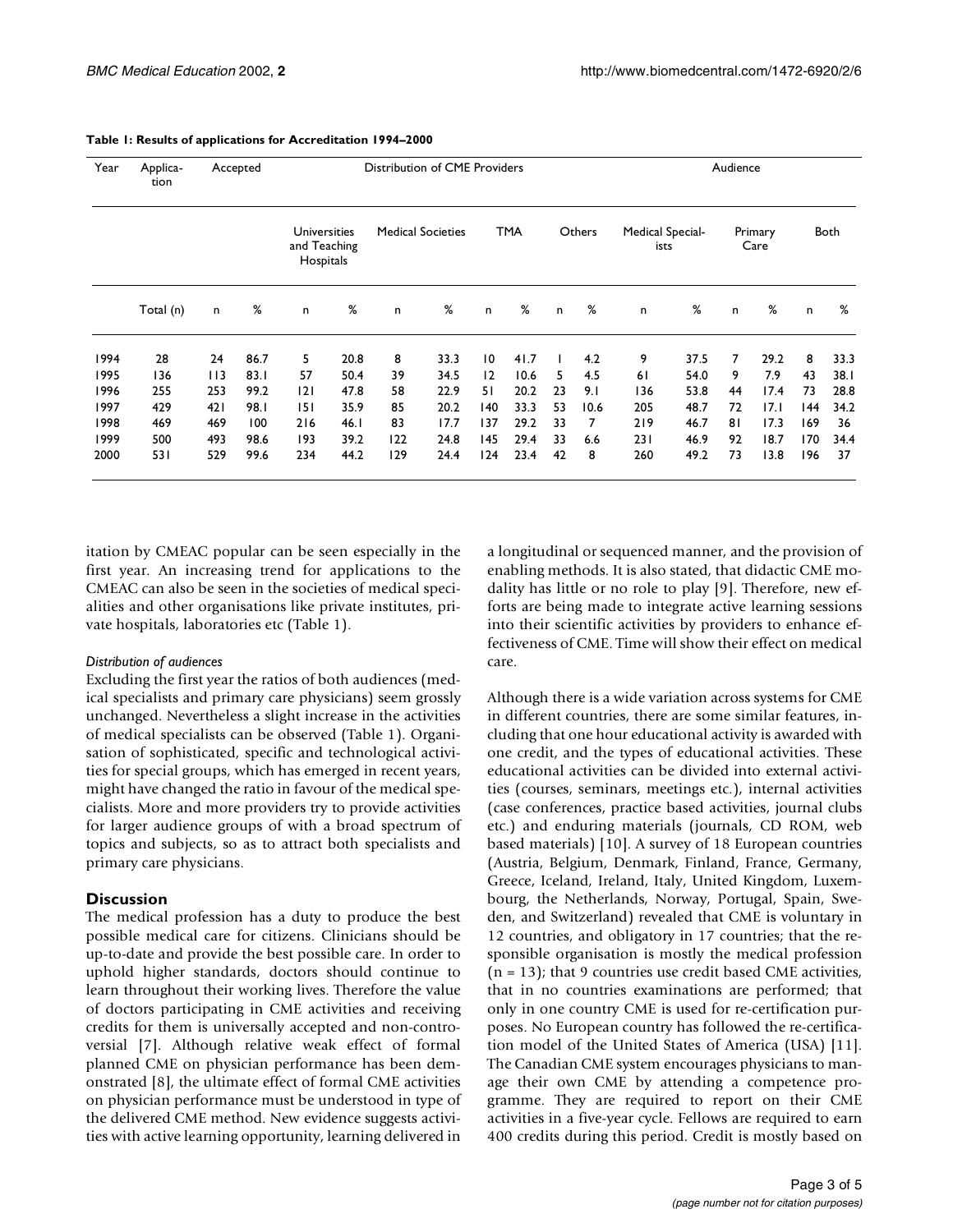one hour's activity. Specialists who successfully complete the programme are awarded a certificate by their society [10,12]. CME in USA is related to re-certification. Re-certification may be required especially by medical societies, insurers, health maintenance organisations and hospitals. CME activities are divided into two categories: Category 1 (formal programmes, journal based or enduring materials, international conferences etc.) and Category 2 (small group discussions, journal clubs, teaching, writing etc.). Credits are based on activity hours, and CME activities are provided by colleges, associations, academies, faculties and societies of different medical specialities [10,13]. Programmes in Australia and New Zealand are directed by medical colleges and faculties and the programmes are based on self-reporting by physicians. Most of the programmes are mandatory and are organised in continuous 3–5 year cycles. Credits are allocated for CME activities using an hours-related credit system [14]. In New Zealand participation in a recognised programme is mandatory in order to retain specialist registration. In Australia, current legislation does not require physicians to participate in CME activities [10].

Limitations to participate in CME activities are that neither private nor state-employed doctors are supported by their employers. If the doctor does not have any pharmacological industry support, he must pay for the CME activity. Because CME providers often choose luxurious hotels and expensive convention centres, doctors often can not finance these activities. The TMA strives to change this approach by means of its ethics committee and other related working parties. Same problems with ethical issues exist in the USA. Rosner states, that ethical relationship between doctors and the drug industry require guidelines to maintain the integrity of the medical profession [15]. Acceptance of subsidies for the cost of CME conferences could be considered ethically acceptable, if the gifts are of minimal value and the control of content and the selection of presenters and moderators rest solely with the CME-sponsoring institutions [15,16]. Another problem is that, doctors working for the state have problems in obtaining study leave. They have to use their vacation time to attend these activities. The Turkish Ministry of Health has to be convinced to change its policy.

There are plans for making participation in CME activities obligatory, to make the CME credits useful. The Co-ordination Council of Medical Speciality Societies in Turkey is now forcing its member societies to prepare their boards. By making CME credits an obligatory part of the board examination, this will be the first step to use these credits in the certification and re-certification of the doctors in Turkey.

Recognition of disparity in doctors' skills and the need to maintain common core standards have been the main reason for re-certification by the American Board of Medical Specialities in USA. Although re-certification is a voluntary process, doctors have to get re-certified every seven to ten years, because the board certification has become essential to admit patients to hospitals and to receive top salaries as a specialist. Most of the boards use a written examination to assess knowledge, skills and performance. Half of the American Boards ( $n = 11$ ) require 50 hours a year participating in CME activities for three years before re-certification [17]. Re-certification in the USA has a drawback. It is not cheap. Site visits, examinations using standardised patients, and case recall interviews have been found to be too expensive or impossible to implement with the huge number of doctors in the USA. Outside the USA most countries do not incorporate formal "snapshot" examinations into their re-certification procedures. The initial certification is based on in-training evaluation over many years [18]. The same approaches are now found in some Societies of Medical Specialities (General Surgery, Neurosurgery, Respiratory Medicine, Family Medicine) in Turkey.

The colleges in some countries offer mostly formal education programmes after postgraduate training in a medical speciality. Usually, 50 hours attendance in CME activities at recognised courses per year are required for re-certification. In Canada weighted credit systems have been established where traditional didactic sessions are rated 1 credit per hour and interactive workshops receive 2 credits per hour [12,18]. In Australia, re-certification criteria are related more closely to physician's performance than attendance at traditional CME activities. Participation in quality improvement activities like audit of practices and formal CME activities are required. The Royal Australasian College of Physicians has also a peer- and patient rated assessment programme, where the doctors' clinical management and personal skills are assessed [19].

On the other hand, Holm [20] claims that maintaining clinical competence might not be effected by strict legislative and regulatory measures. Reliable and valid identification of incompetent doctors may require well-planned and rather expensive programmes. And he further adds, that CME is hardly a solution for these persons.

As can be seen there is no wide consensus, concerning programmes and re-certification. A portfolio-based learning system has been proposed, where doctors could meet the speciality board requirements by setting up their own learning plans [21]. The Canadian Maintenance of Competence Programme (MOCOMP) and a programme appointed by the Royal College of General Practitioners in Britain are the first portfolio-based learning approaches